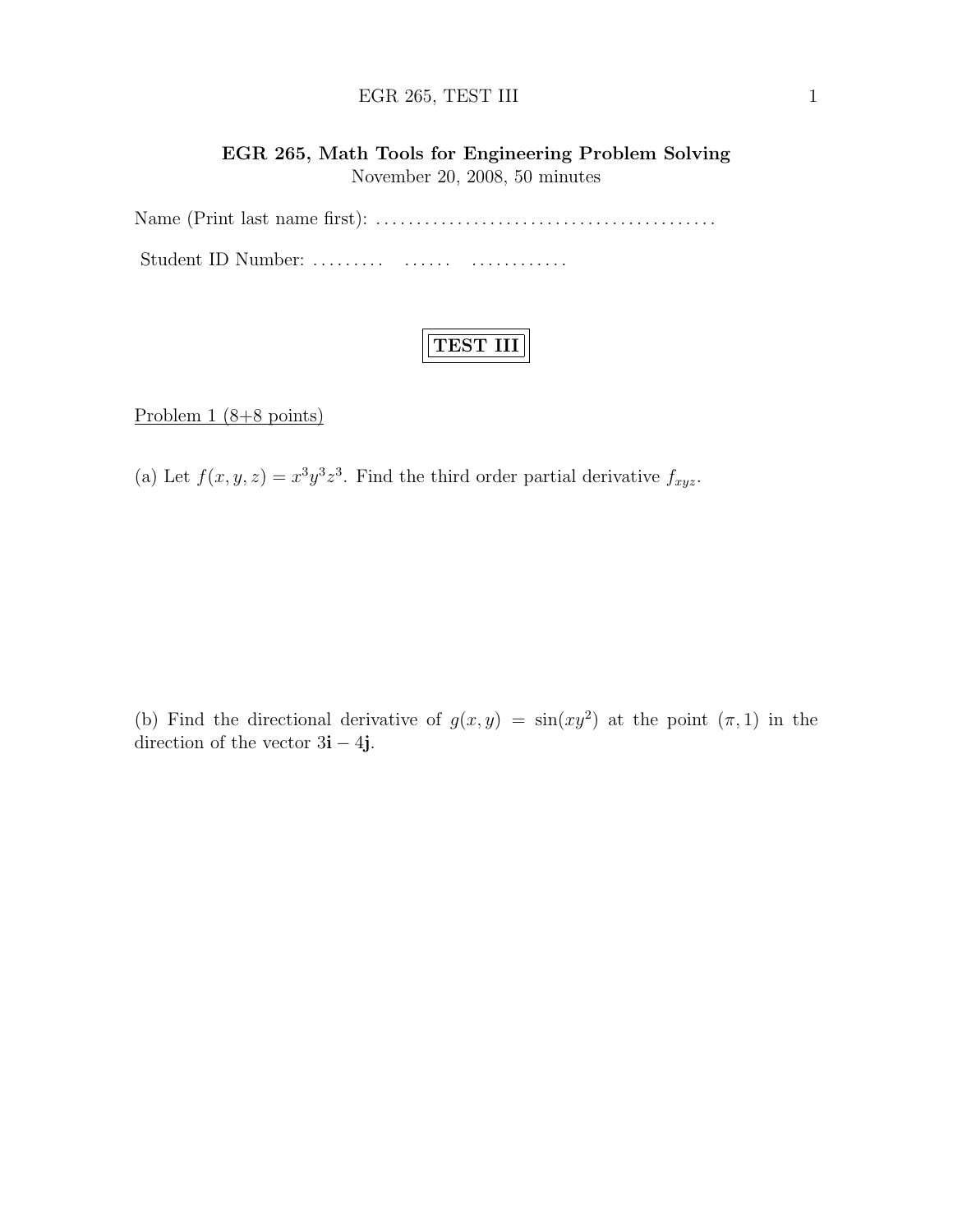## Problem 1 (10+5 points)

(a) Find a unit vector in the direction of steepest descent of  $f(x, y) = \frac{1}{x^2+y}$  at the point  $(1, 1).$ 

(b) Also, find a unit vector parallel to the level curve of  $f(x, y) = \frac{1}{x^2+y}$  through the point  $(1, 1)$ .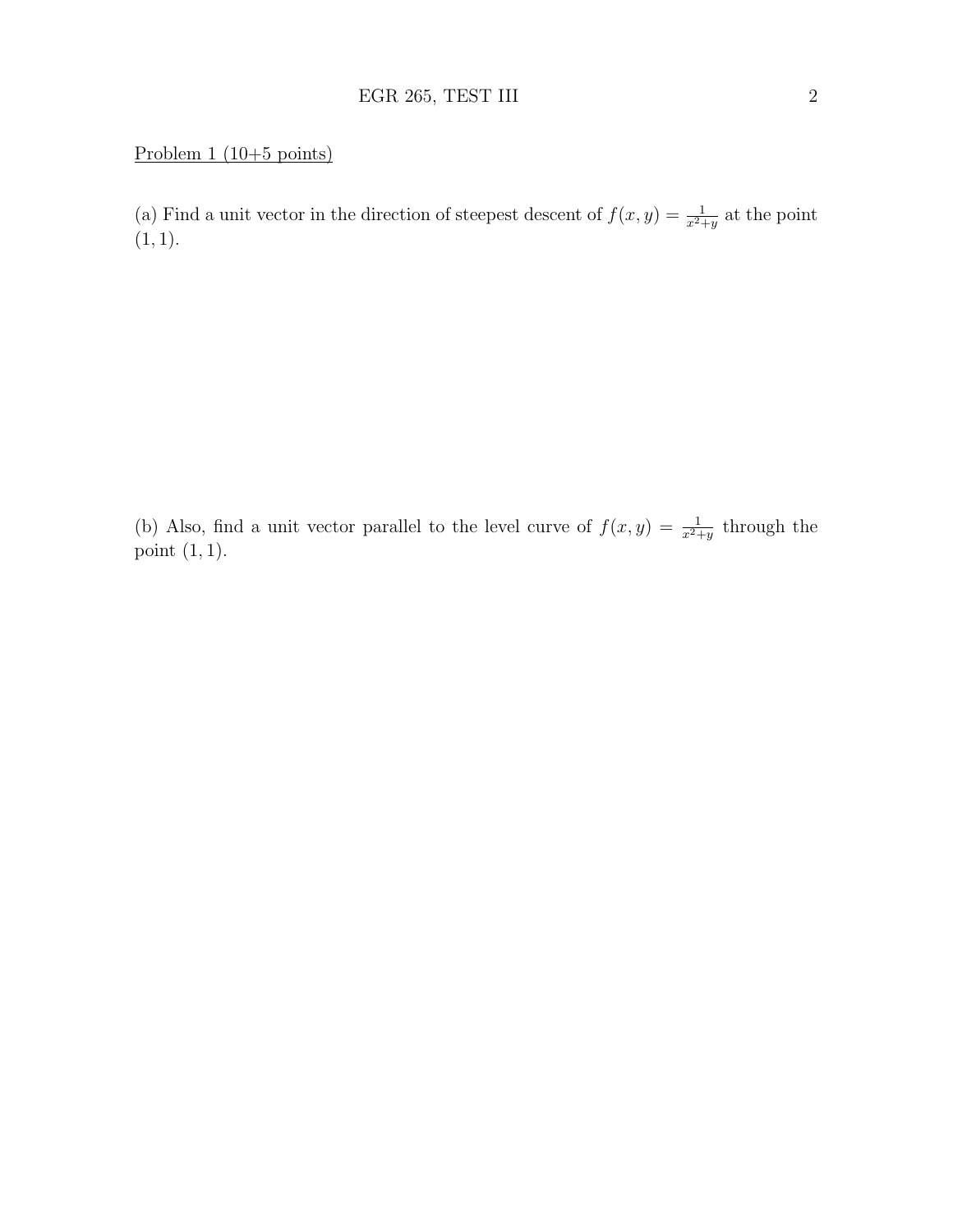## Problem 3 (12+5 points)

(a) Find an equation for the tangent plane to the graph of  $z = \ln(x^3 + xy)$  at the point  $(1, 0, 0).$ 

(b) Also, find parametric equations for the normal line of  $z = \ln(x^3 + xy)$  at  $(1,0,0)$ .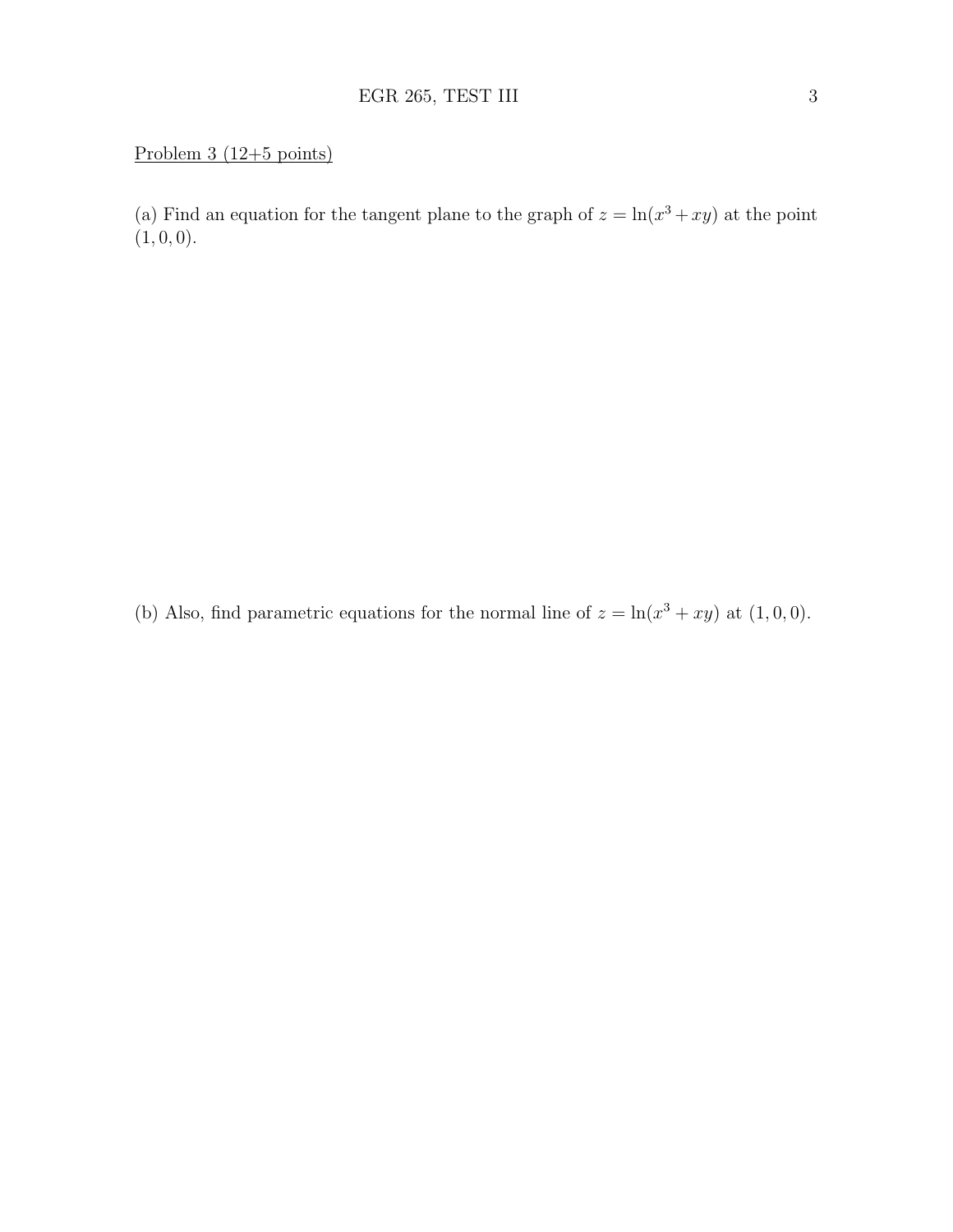#### Problem 4 (15 points)

Calculate the line integral  $\int_C$ √  $\overline{1+4y}$  ds, where C is the graph of  $y=x^2$ ,  $0 \le x \le 2$ .

Problem 5 (15 points)

Find the work done by the force field

$$
F(x, y) = e^{y^2}\mathbf{i} + xy\mathbf{j}
$$

along the curve parametrized by  $x = t^4$ ,  $y = t^2$ ,  $0 \le t \le 1$ .